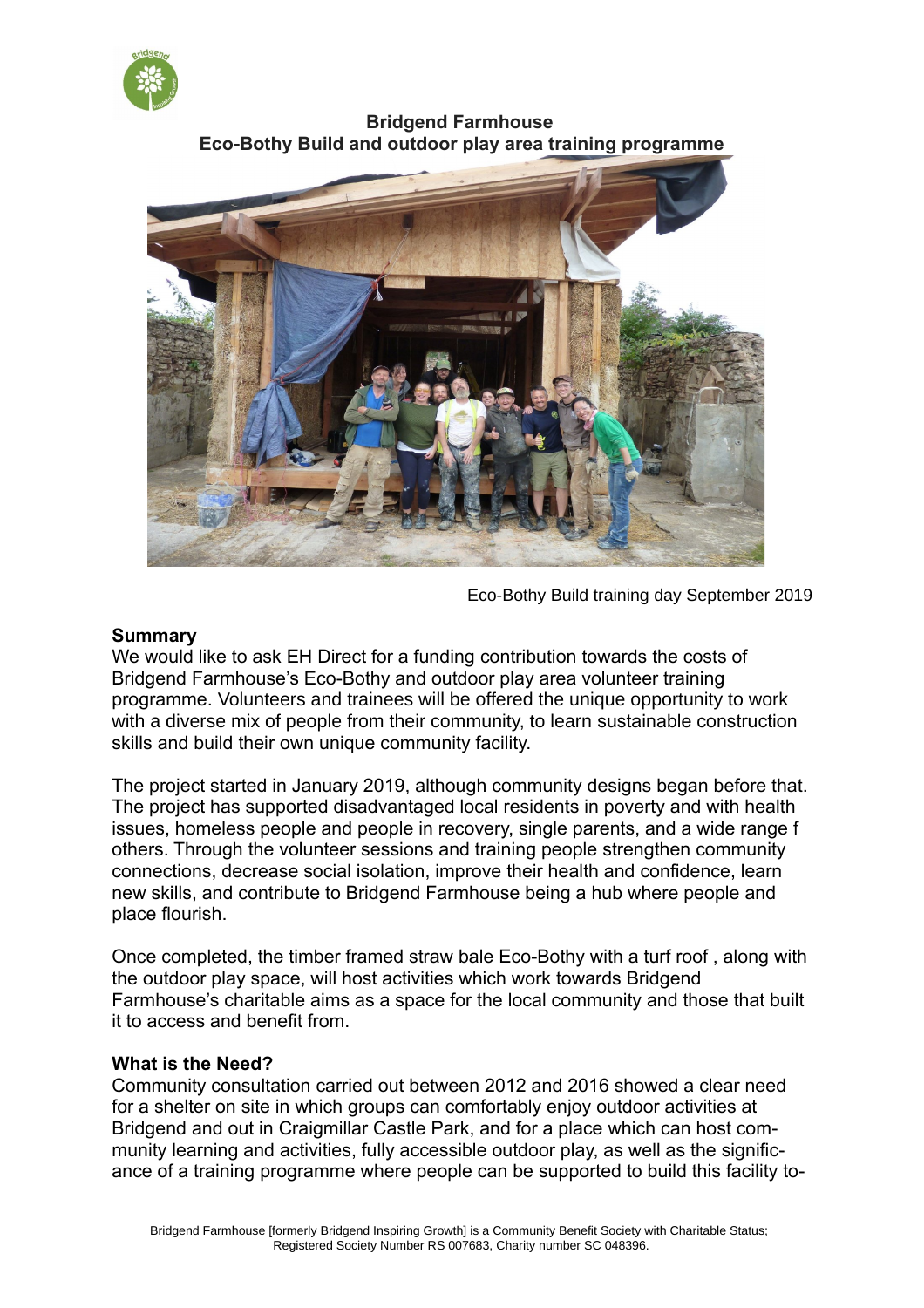

gether. Our recent community action research in 2020 of 397 local residents reasserted that need, particularly for local accessible outdoor play, and family nature engagment.

A key theme emerging from our consultations has been around training needs in the community. This is particularly important to people with no qualifications, estimated as 28% of residents in our area of benefit by the City of Edinburgh Council.

Health inequalities are also very high in our surrounding communities. We work closely with the local GP Link workers for referrals into these projects to help reduce the impact of, and address the causes of mental ill health and social isolation.

Facilitated by designers and architects, with support from Scottish Ecological Design and Architecture (SEDA), the community have formed an idea in keeping with local natural and built heritage, which will benefit people both during its construction and once it is built.



*A consultation day. The community asked for more opportunities to learn practical skills and to build their own community space together.*

## **The Eco-Bothy**

At 27sqm, the environmentally friendly Bothy will use reused, recycled, natural and locally sourced materials

"It's an amazing sense of community – what community should be."

"It has given me focus, a sense of belonging and an ability to explore lots of creative ideas"

"It's just great to be outdoors – whatever the weather. I always sleep better after and feel great. I wish I had my own garden but this is good.'

Quotes from people who regularly participate in Bridgend Farmhouse's activities.

as much as possible. It will be a fully wheelchair accessible community resource for cultural and educational events, outdoor learning and will showcase possibilities of sustainable living. Specialist weekend training courses will be led by expert green builders.

## **Who will benefit?**

Trainees and volunteers with be predominantly from our local communities, whilst we also receive some referrals from organisations ike Crisis, Turning Point Scotland, and local GP Link workers.

One of the special things about Bridgend Farmhouse is our asset-based approach. We value equality and diversity highly, reflected in our welcoming and enabling ethos. A volunteer thanked us for this, saying, *"It's good to connect with all the different people locally you'd never get to meet otherwise."*

We have already had over 40 trainees benefit from the programme, and with further funding anticipate 30 trainees benefiting from further training sessions.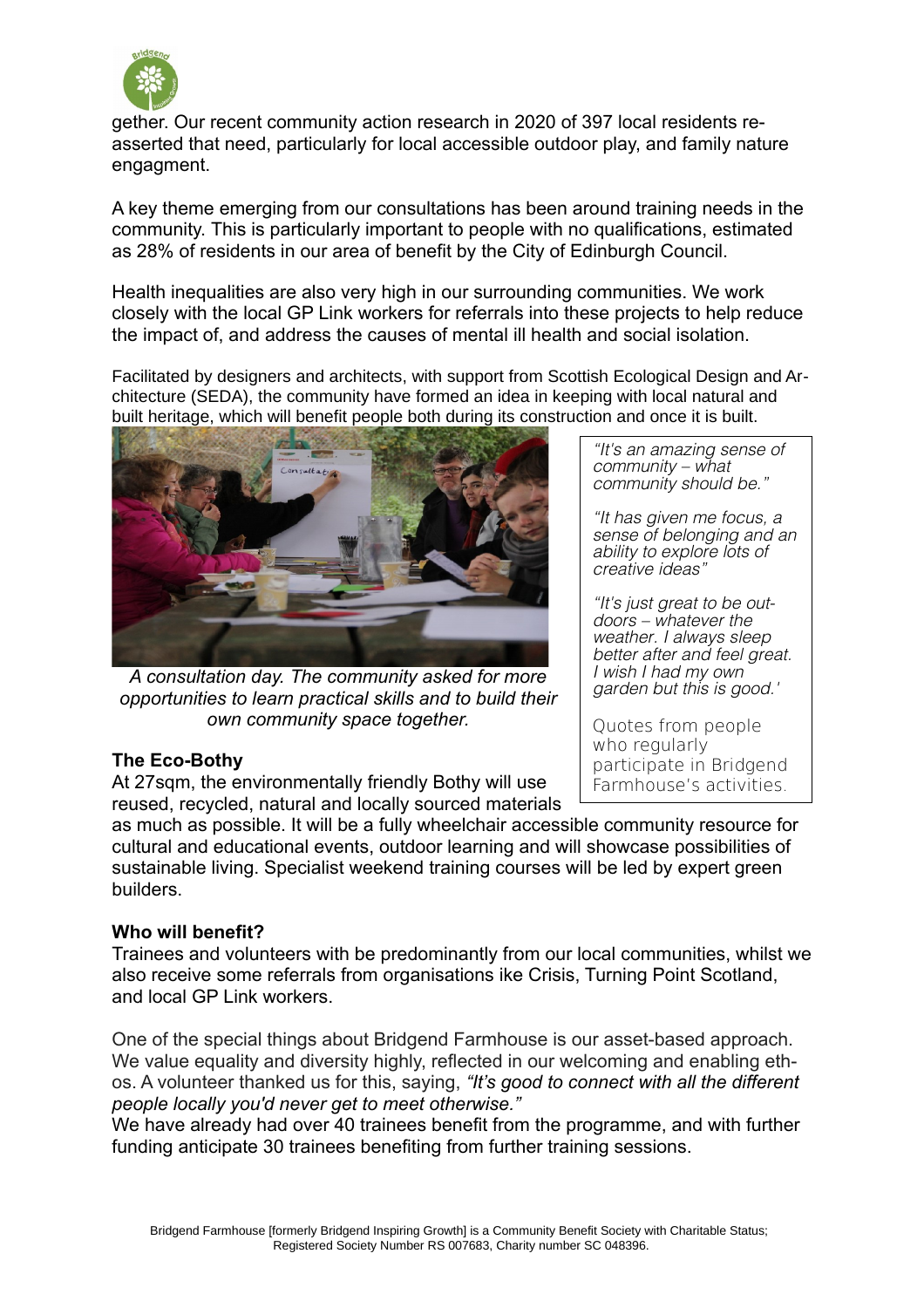

At Bridgend Farmhouse, we have excellent relationships with other community organisations. The relationships we build with people through these courses and activities often result in us finding out about areas in their lives where they need support, which we can help them to access by referring to relevant support agencies.

# **Training**

Build management and specialist training and is offered by the Scottish Ecological Design Association (SEDA). Training so far has included timber-frame building,

straw-bale insulation, green roofing and cladding. Future training opportunities including clay rendering, joinery, play area design, and landscaping. Trainees learn heritage and sustainable construction skills, using traditional methods and tools. All training is hands on and encourages trainees to consider sustainability factors in design and construction. As well as the construction skills, participants will learn skills pertaining to teamwork, tool use, project planning, and peer support.



*Roof-building with trainees in February 2020*

## **Impact**

People from a broad variety of backgrounds will work together towards a shared aim, fostering connections which might otherwise not have a chance to form. The Training and Volunteering Programme builds on Bridgend Farmhouse's community building, naturally fostering greater resilience in people who take part and offering a space to connect with others after the impact of the isolation of the covid-19 restrictions.

As well as benefits to the trainees, and future users of these facilities, it also provides benefits to carers. For example one carer explains the benefit she derived from taking part in the Bridgend Farmhouse activity days with her husband, Jeremy, *'It was really good for me to have somewhere Jeremy could go and muck in under good supportive supervision. The drop-in got Jeremy out and about, and otherwise he would have been stuck in the house, and lonely. As his full-time carer, this allowed me to do my work, and to get a break and some time to myself as well."*

## **Legacy**

If this funding is secured, we hope to re-start the training programme in April, once safe to do outdoor volunteering again. If so, we anticipate completing the Bothy Build by July/August 2021 and the play area by September/October, ready to host community activity. Partners and community members indicate that these activities will primarily be outdoor classroom, meeting space, arts/storytelling/performance venue, a space for social gatherings and family events, an outdoor classroom, a